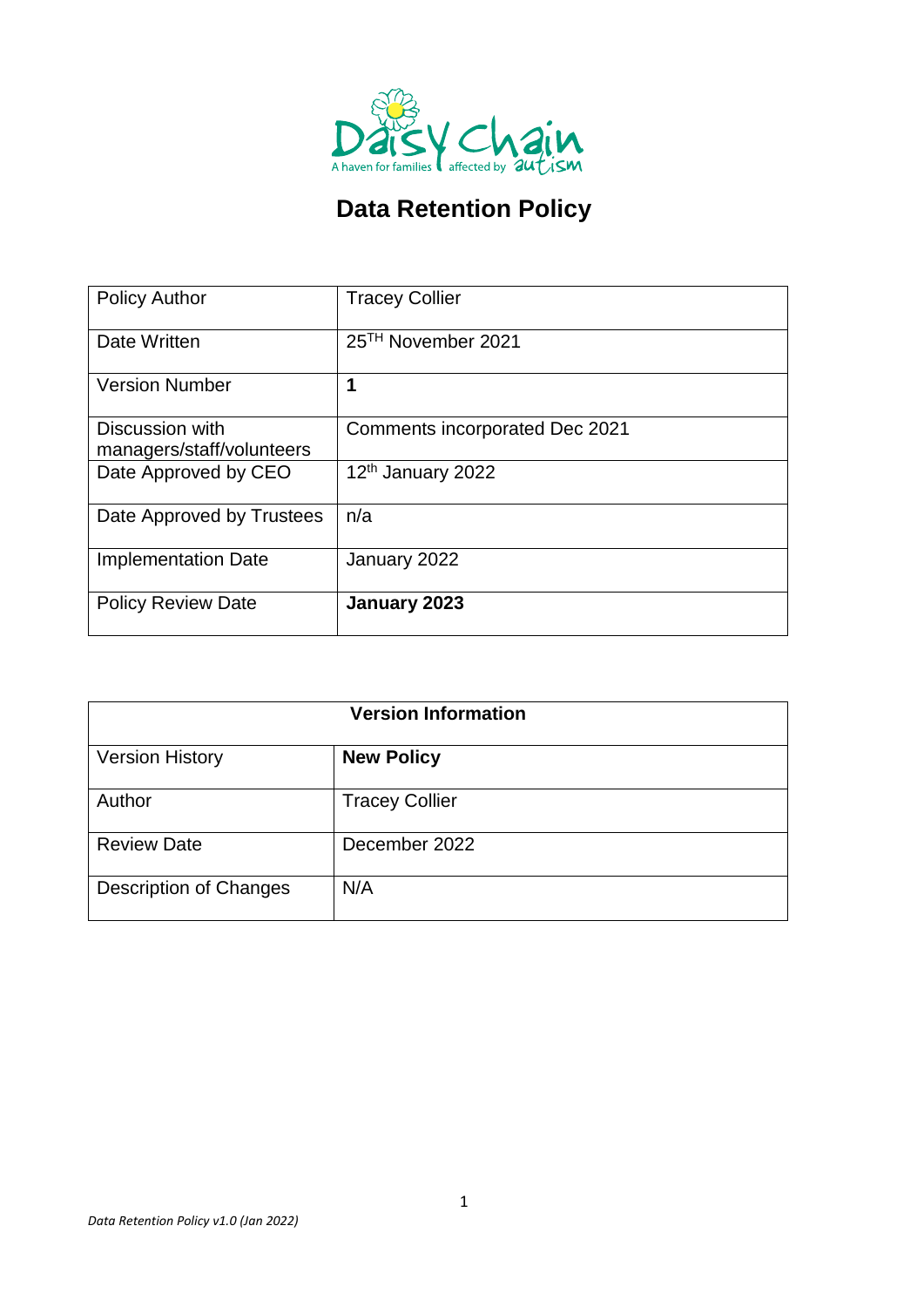### **DATA RETENTION POLICY**

#### **1. Introduction**

Daisy Chain holds a great deal of important information that is crucial to the running of the organisation. Data we hold must be available and accessible and usable upon demand by an authorised entity. It is important that any personal data is securely erased or anonymised when the purposes for which it is kept no longer exist, in order to comply with the GDPR.

#### **2. Scope**

The Data Retention Policy applies to data held by all members of the workforce regardless of the form in which it is held. It applies throughout the lifecycle of the information from creation through storage and utilisation to disposal.

The policy applies to all members of the workforce who are given access to data held by Daisy Chain. It includes all devices including removable media/portable devices and paper-based records.

With regards to electronic systems, it applies to use of Daisy Chain owned facilities and privately/externally owned systems when connected to the Daisy Chain network directly or indirectly. The policy applies to all Daisy Chain sites owned/licensed data and software, be they loaded on to Daisy Chain or privately/externally owned systems, and to all data and software provided to Daisy Chain.

'Owned' is deemed to include leased, rented or on-loan.

#### **3. Policy awareness and guidance on data retention**

The Data Retention Policy will be made available to all members of the workforce via the Office Manual.

Please refer to the Appendix in this document to find out how long certain types of data are to be retained.

#### **4. Disposal of Information**

Daisy Chain workforce members have an obligation to dispose of personal, confidential, and business critical information in a secure manner. This includes ensuring that all backups and copies are included in the destruction of records.

Any data category which is not referred to in this policy should be referred to Martin Shuttleworth, Operations Manager and Risk Owner.

#### **5. Legal and Contractual Requirements**

Daisy Chain will abide by all relevant legislation related to the holding and processing of information. Data protection legislation defined as; (i) unless and until the GDPR is no longer directly applicable in the UK, the General Data Protection Regulation (*(EU) 2016/679*) and any national implementing laws, regulations and secondary legislation, as amended or updated from time to time, in the UK and then (ii) any successor legislation to the GDPR or the Data Protection Act 1998.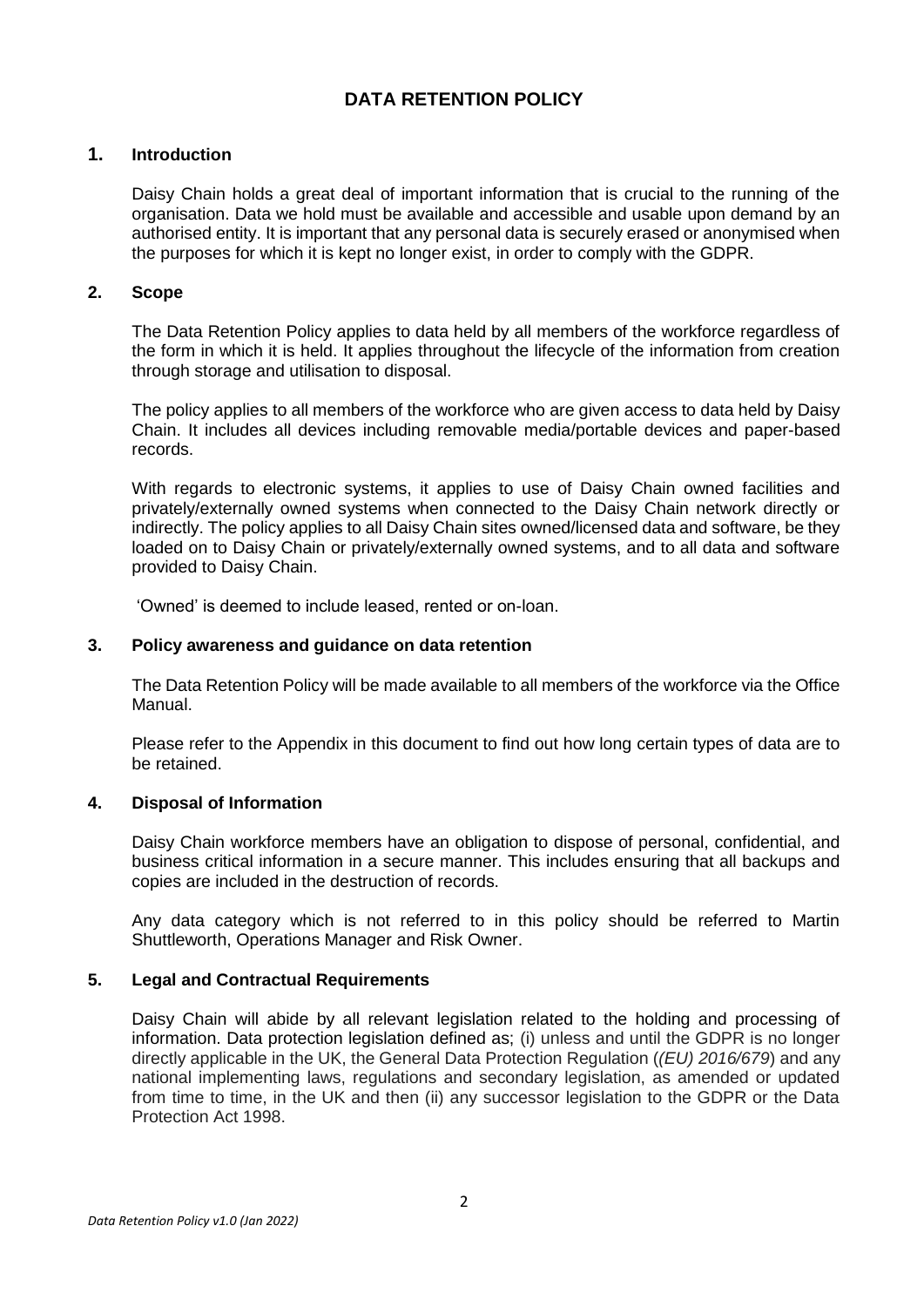#### **6. Responsibilities**

The Risk Officer and CEO are responsible for the Data retention policy. The Risk Officer is Martin Shuttleworth and CEO is Neeraj Sharma.

Martin Shuttleworth, IAO (Information Asset Owners), are responsible for ensuring that information used is managed and used in accordance with the Data Retention Policy.

Any member of the workforce who is concerned around data retention concerning an information asset should report to their manager or the Information Asset Owner.

#### **7. Third party contractors**

Daisy Chain should have appropriate contracts with third parties who are storing, processing or transmitting data covered by this policy so that the applicable retention period is adhered to.

#### **8. Maintenance**

The Data Retention Policy will be monitored and maintained and reviewed at least annually and whenever a significant event occurs which requires its revision. Daisy Chain should also regularly audit and monitor their approach towards the secure disposal of data.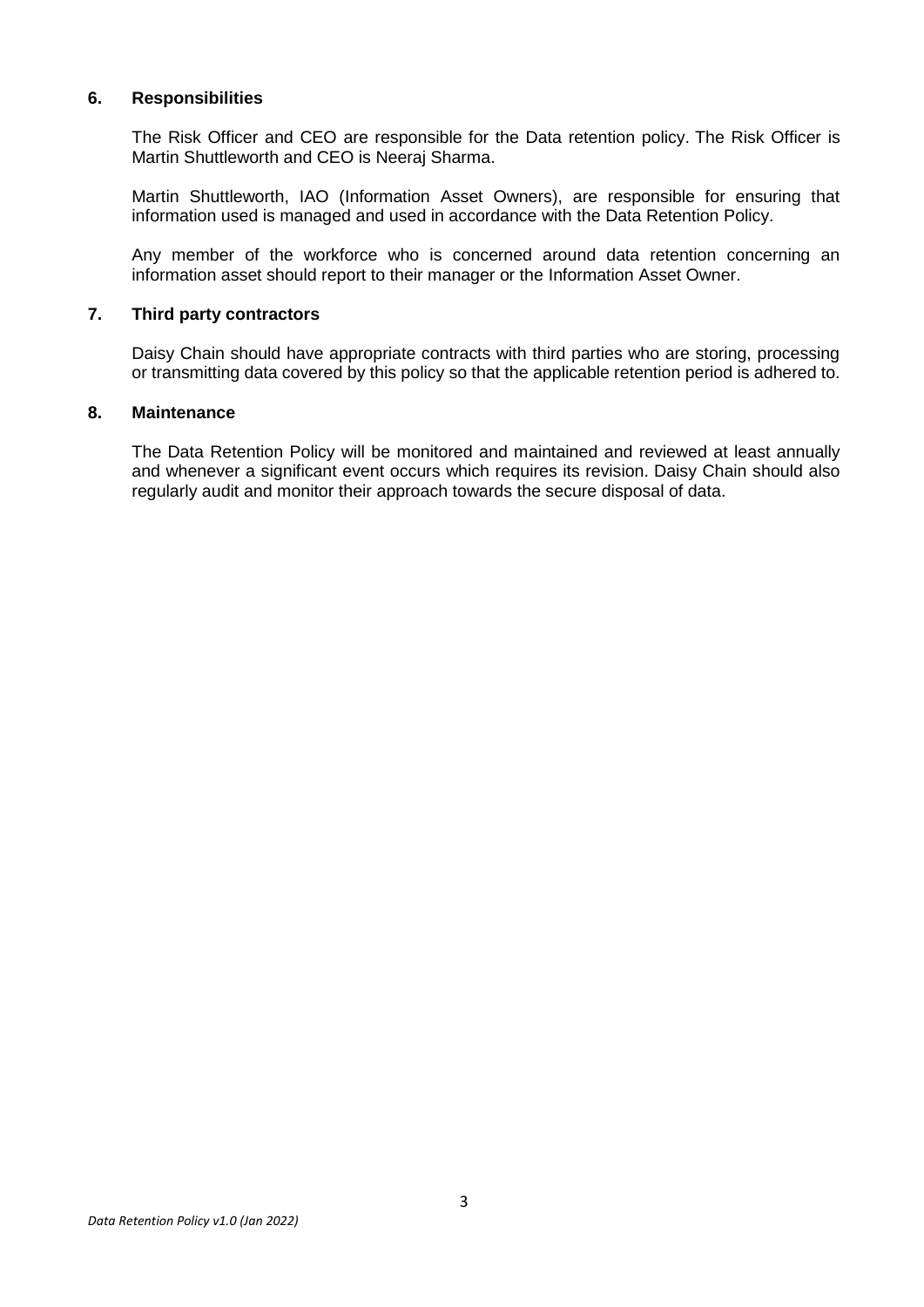# **Appendix A**

| Type of record                                                                                                                    | <b>Retention period</b>                                                        |  |  |
|-----------------------------------------------------------------------------------------------------------------------------------|--------------------------------------------------------------------------------|--|--|
| Personnel files of employed and volunteer<br>staff including training records and notes of<br>disciplinary and grievance hearings | 6 years from the end of employment                                             |  |  |
| Application forms/interview notes for paid<br>and volunteer staff                                                                 | 6 months from the date of the job advertisement                                |  |  |
| Facts relating to redundancies where less<br>than 20 redundancies                                                                 | 6 years from the date of redundancy                                            |  |  |
| Facts relating to redundancies where 20 or<br>more redundancies                                                                   | 6 years from the date of the redundancies                                      |  |  |
| Payroll records, Income Tax and NI Returns,<br>including correspondence with tax office                                           | At least 3 years after the end of the tax year to<br>which the records related |  |  |
| Statutory Maternity and Paternity<br>Pay<br>records and calculations                                                              | 3 years after the end of the tax year in which the<br>maternity period ends    |  |  |
| Statutory Sick Pay records and calculations/<br>Sickness records                                                                  | There is no longer a specific statutory retention<br>period.                   |  |  |
|                                                                                                                                   | Advise keep records for a minimum of 3 months<br>after the sickness ends.      |  |  |
| Wages and salary records                                                                                                          | 3 years                                                                        |  |  |
| entitlement<br>Individual<br>pension<br>and<br>contribution history                                                               | As long as there is a member or dependant liability                            |  |  |
| <b>DBS checks for staff and volunteers</b>                                                                                        | 6 years after end of employment                                                |  |  |
| Accident books, and records and reports of<br>accidents                                                                           | 3 years after the date of the last entry                                       |  |  |
| Health Records for staff and volunteers                                                                                           | During employment/ volunteer engagement                                        |  |  |
| Health Records where reason for termination<br>of employment relates to health, including<br>stress related illness               | 3 years                                                                        |  |  |
| Examination, testing, monitoring and control<br>records:                                                                          | Review 5 years after last action                                               |  |  |
| Medical records kept by reason of the<br>Control of Substances Hazardous to Health<br><b>Regulations 1999</b>                     | 40 years                                                                       |  |  |
| <b>Health and Safety</b><br>Training, guidance, and instructions:                                                                 | Review 3 years from date superseded                                            |  |  |
| Risk assessment reports and reviews:                                                                                              | The HSE recommends 40 years for personal<br>records                            |  |  |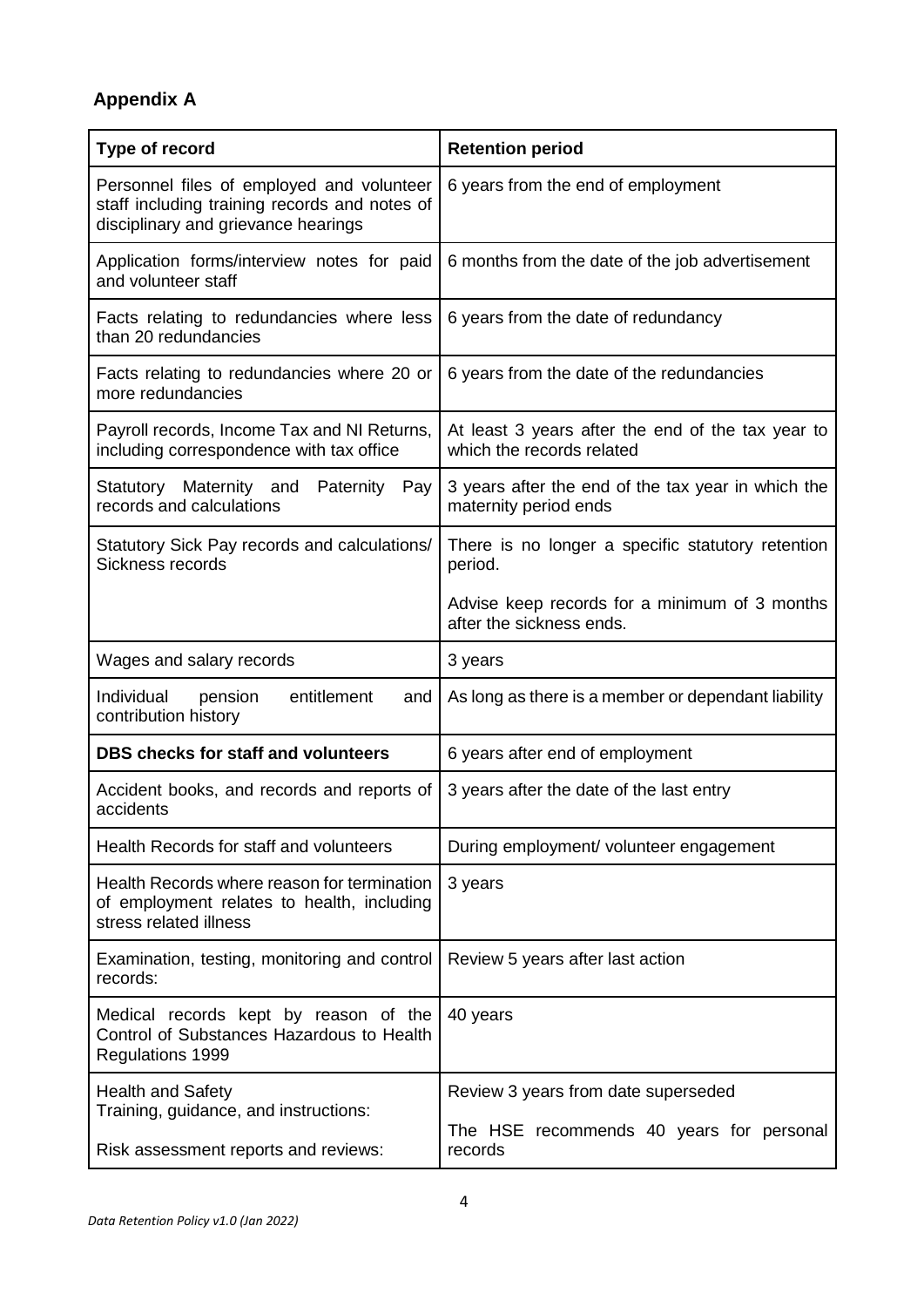|                                                                                 | http://www.hse.gov.uk/health-surveillance/record-<br>keeping/index.htm                                                        |
|---------------------------------------------------------------------------------|-------------------------------------------------------------------------------------------------------------------------------|
| Building related risk assessments                                               | A recent example is the claim relating to exposure<br>to asbestos dating back a number of years with no<br>records available. |
| Contractual records                                                             | 6 years                                                                                                                       |
| References received for staff and volunteers                                    | 1 year                                                                                                                        |
| Annual leave records                                                            | 2 years                                                                                                                       |
| Annual appraisal/assessment records<br>Volunteer supervision notes              | 5 years<br>3 months after volunteer leaves                                                                                    |
| Records relating to promotion, transfer,<br>training, disciplinary matters      | 1<br>employment/volunteer<br>from<br>end<br>Οf<br>year<br>engagement                                                          |
| References given information to enable<br>references to be provided             | 5 years from reference/ end of employment                                                                                     |
| Summary of record of service eg:<br>name,<br>position held, dates of employment | 10 years from end of employment                                                                                               |
| Records relating to accident or injury at work                                  | 12 years                                                                                                                      |
| Board & Committee papers held by Trustees<br>-email/paper copies                | 1 month                                                                                                                       |
| Recruitment Information for unsuccessful<br>candidates                          | 7 months from the date they were notified that they<br>were unsuccessful                                                      |
| Information relating to Senior Managers                                         | 6 years                                                                                                                       |
| <b>COVID-19 Risk Assessments</b>                                                | Permanently                                                                                                                   |
| <b>Employability Liability Insurance Claims</b>                                 | 40 years                                                                                                                      |
| Successful tender applications                                                  | Permanently                                                                                                                   |
| Legacies                                                                        | 4 years from the date of death (unless expression<br>instruction is received from probate)                                    |
| <b>Grant Reports</b>                                                            | 7 years after service delivery has ceased (plus<br>current financial year)                                                    |
| <b>Gift Aid Data</b>                                                            | 6 years                                                                                                                       |
| <b>Trustee Meeting Minutes</b>                                                  | 10 years from the date of the meeting                                                                                         |
| <b>Property Information</b>                                                     | Permanently                                                                                                                   |
| Leases                                                                          | 12 years after the lease has been entered into                                                                                |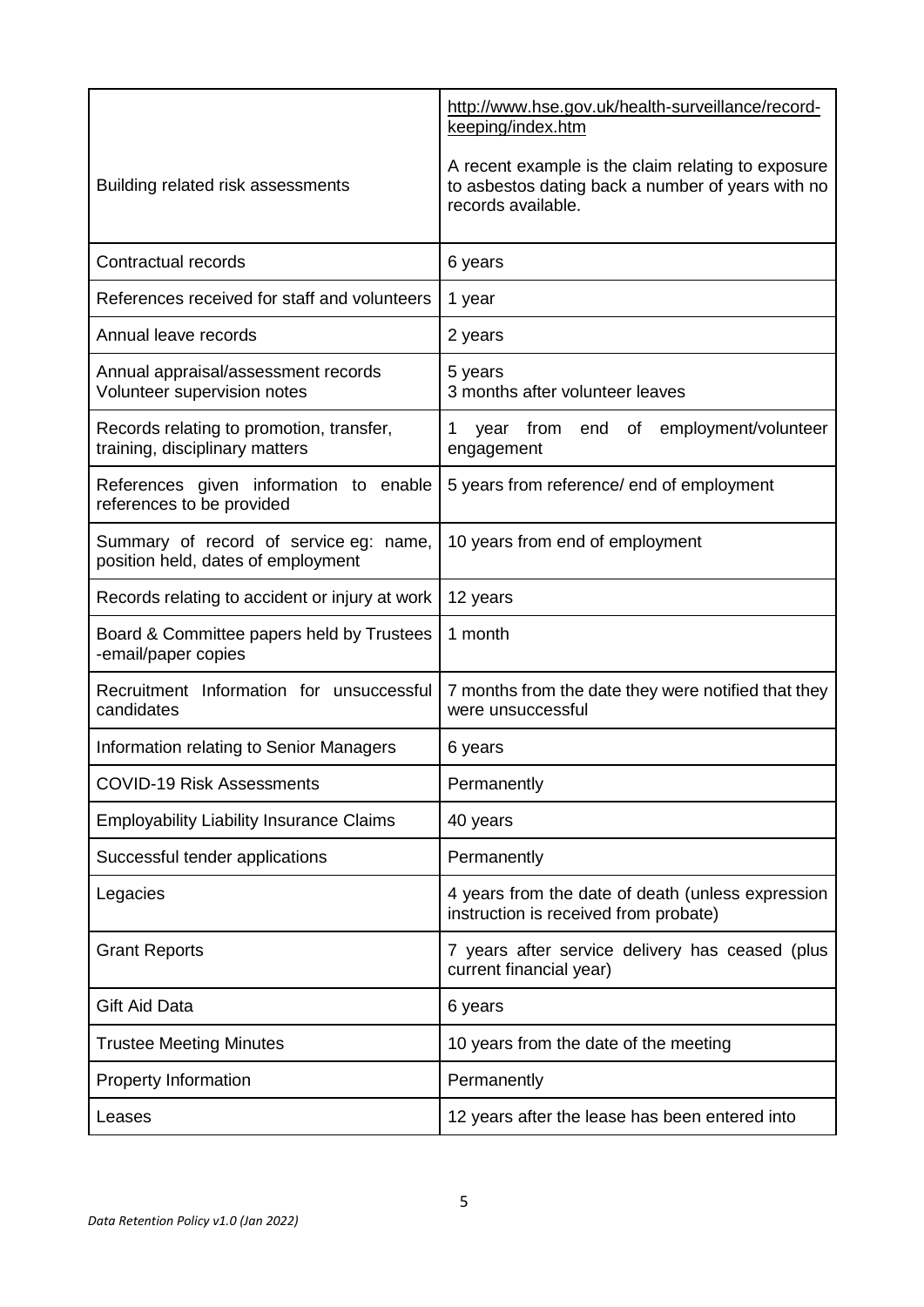| Accounts         | 6 years from the end of the financial year, plus the<br>current year. |
|------------------|-----------------------------------------------------------------------|
| Financial Audits | Permanently                                                           |

### **Service Users Records**

Daisy Chain are data controllers in relation to service users' records stored on Daisy Chain's systems. In these cases, Daisy Chain should follow the service user data retention schedule below.

| Low<br>risk  | 6<br>years  | All service users record apart from the high-risk categories below.                                                   |
|--------------|-------------|-----------------------------------------------------------------------------------------------------------------------|
| High<br>risk | 16<br>vears | Any case that has been subject to a serious complaint, insurance claim,<br>Safeguarding incident or serious incident. |
|              |             | Any case relating to building works or surveyors' reports on the purchase<br>of property or relating to property.     |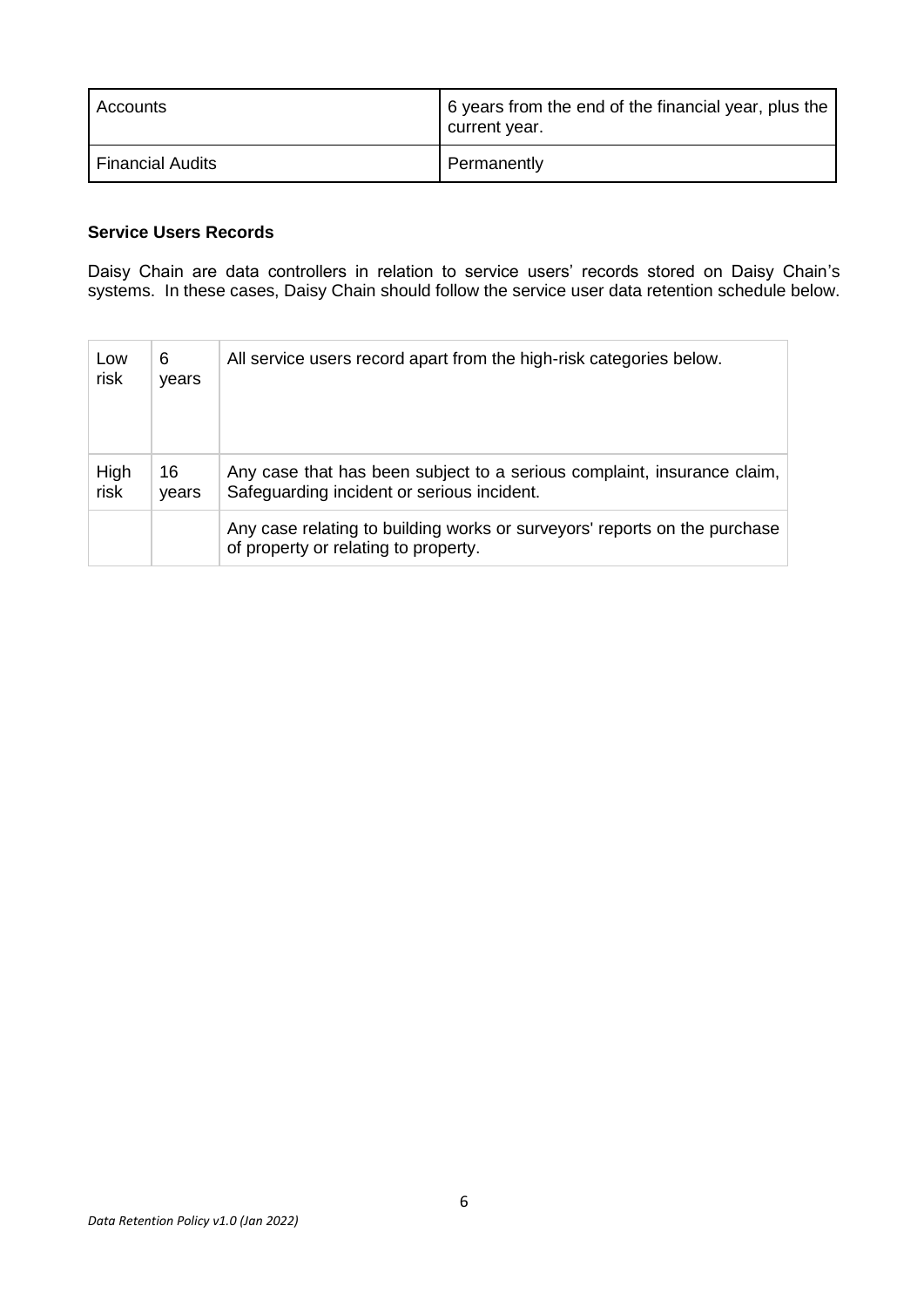# **Appendix B**

| <b>BOX</b><br>NO. | <b>DEPARTMENT &amp; CONTENTS</b>                                                                                                                                                                                                                                                                          | <b>DESTROY</b><br><b>DATE</b> | <b>COMMENTS</b>                                 |
|-------------------|-----------------------------------------------------------------------------------------------------------------------------------------------------------------------------------------------------------------------------------------------------------------------------------------------------------|-------------------------------|-------------------------------------------------|
|                   | <b>FINANCE</b>                                                                                                                                                                                                                                                                                            |                               | Must keep 7 years                               |
| <b>F01</b>        | • Invoices June 2010-May 2011<br>• P45's/P60's 2010/2011                                                                                                                                                                                                                                                  | <b>JAN 2019</b>               | (+6 months after year<br>end for audit purpose) |
| <b>F02</b>        | · Payroll April 2010 - March 2011<br>• End of Year Printouts 31/6/2010-31/5/2011                                                                                                                                                                                                                          | <b>JAN 2019</b>               |                                                 |
| <b>F03</b>        | $\bullet$ Invoices June 2011 - May 2012<br>• Statements June 2011 - May 2012                                                                                                                                                                                                                              | <b>JAN 2020</b>               |                                                 |
| <b>F04</b>        | • Trading Accounts 1/6/2011 - 31/5/2012<br>• Payroll 1/4/2011 - 31/3/2012<br>• Processed Cash + Chqs $1/6/2011$ -<br>31/5/2012                                                                                                                                                                            | <b>JAN 2020</b>               |                                                 |
| <b>F05</b>        | • Statements June 2012 - May 2013<br>• Income Cash+ Chqs June 2012 - May 2013<br>• Purchase Invoices 2012/13 (no.26646-30606)<br>• Payroll April 2012 - March 2013<br>• Cheque Books/Paying In Books 2012-2013<br>• Sponsor Forms gift aid 2012-2013<br>• Donation Envelopes gift aid 2012-2013           | <b>JAN 2021</b>               |                                                 |
| <b>F06</b>        | • Statements June 2013 - May 2014<br>• Purchase Invoices 2013/14 (no.30607-35763)<br>• Receipt Books 2011-2014<br>• Mileage Claim Forms<br>• Cheque Books/Paying In Books 2013-2014                                                                                                                       | <b>JAN 2022</b>               |                                                 |
| <b>F07</b>        | • Placement Invoices 2013-2014<br>• Accounts 2012-2013<br>• Income 2013/2014<br>• Processed Cash+Chgs June 2013 - Oct 2013<br>• Sponsor forms gift aid 2013<br>• Donation forms gift aid 2013<br>• Purchase Invoices 2014/15 (no.34019-37200)                                                             | <b>JAN 2023</b>               |                                                 |
| <b>F08</b>        | • Bank Statements June 2014 - April 2105<br>• Purchase Invoices 2014/15 (no.37206-41652)<br>• Bank Reports Reconciled July 2014-June 2015<br>• Cheque Books/Paying In Books 2014-2015<br>• Sponsor Forms gift aid 2014/2015<br>• Donation Envelopes gift aid 2014/2015<br>• Syndicate Agreement for lotto | <b>JAN 2023</b>               |                                                 |
| <b>F09</b>        | • Purchase Invoices 2015/16 (no.40036-44887)<br>• Paying In Books 2015-2016<br>• Receipt Books 2015-2016<br>• Sponsor forms gift aid 2015-2016<br>• Donation Envelopes gift aid 2015-2016                                                                                                                 | <b>JAN 2024</b>               |                                                 |
| <b>F10</b>        | • Year End 2013/14 & 2014/15<br>• Sales Invoices 2014/15 (no. 958-1637)<br>• Donation Envelopes gift aid 2016<br>• Receipt Books & Paying In Books 2016<br>• Shop Invoices 2015/2016<br>• Auditors Queries 2015/1016                                                                                      | <b>JAN 2024</b>               |                                                 |
| F11               | • Purchase Invoices 2015/16 (no.42234-52794)                                                                                                                                                                                                                                                              | <b>JAN 2024</b>               |                                                 |
| <b>F12</b>        | • Sales Invoices 2015/16 (no. 1605-2567)<br>• 2015/16 Income (no.38269-52073)                                                                                                                                                                                                                             | <b>JAN 2024</b>               |                                                 |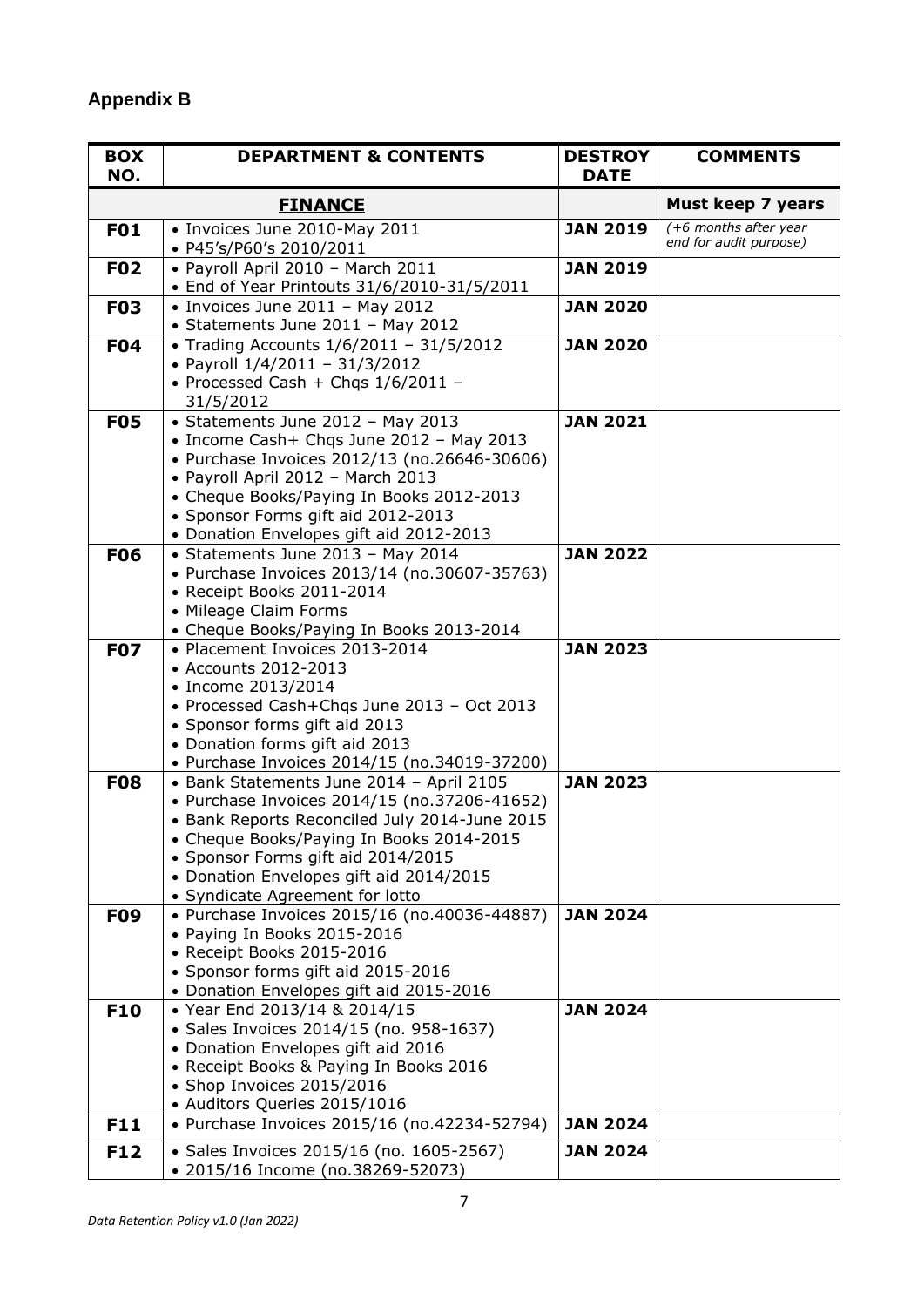|            | • Receipt Books 2017                            |                 |
|------------|-------------------------------------------------|-----------------|
|            | • Paying In Books 2017                          |                 |
|            | • Donation Envelopes gift aid 2017              |                 |
| <b>F13</b> | • Shop Income 2015/2016                         | <b>JAN 2024</b> |
|            |                                                 |                 |
| F14        | • 2017-18 Purchase invoices                     | <b>JAN 2026</b> |
|            | • 2017-18 Income Invoices                       |                 |
|            | • 2017-18 Bank Statements                       |                 |
| <b>F15</b> | • June 2016-March 2018 - shop till receipts     | <b>JAN 2026</b> |
| <b>F16</b> | • April 2018 to March 2019 - shop till receipts | <b>JAN 2027</b> |
|            |                                                 |                 |
| <b>F17</b> | • 2016-17 Purchase Invoices                     | <b>JAN 2025</b> |
|            | • 2016-2017 Journals                            |                 |
|            | • 2010- 31/5/2016 Journals                      |                 |
|            | • 2015-2016 Bank Statements                     |                 |
| <b>F18</b> | • 2017-18 Budget Reports                        | <b>JAN 2026</b> |
|            | • 2017-18 Management Accounts                   |                 |
|            | • 2017-18 Income Invoices                       |                 |
|            | • 2016-17 Sales Invoices                        |                 |
|            | • 2016-17 Income Invoices                       |                 |
|            | • 2016-2017 Bank Statements                     |                 |
|            | • Prior to 2016 Gift Aid Accounts               |                 |
| <b>F19</b> | • 2018-2019 Remittances                         | <b>JAN 2027</b> |
|            | • 2018-2019 Income                              |                 |
|            | • 2009-2019 Links                               |                 |
|            | • 2016-2017 Income                              |                 |
|            | • 2006-2019 Coffee Shop                         |                 |
|            | • Miscellaneous                                 |                 |
| <b>F20</b> | • 2019-2020 Shop Till Receipts                  | <b>JAN 2028</b> |
| <b>F21</b> | • 2019-2020 Shop Till Receipts                  | <b>JAN 2028</b> |
| <b>F22</b> | • 2018-2019 Purchase Invoices                   | <b>JAN 2027</b> |
|            | • 2018-2019 Bank Statements                     |                 |
|            | • 2018-2019 Sales Invoices                      |                 |
| <b>F23</b> | $\bullet$                                       |                 |
|            |                                                 |                 |

|                 | <b>OPERATIONS</b>                                                                                                                                                                                             |                          |                                           |
|-----------------|---------------------------------------------------------------------------------------------------------------------------------------------------------------------------------------------------------------|--------------------------|-------------------------------------------|
| OPS01           | • Accident Reports 2011-2013                                                                                                                                                                                  | Do Not<br><b>Destroy</b> | <b>Keep</b> – in case of<br>future claims |
|                 | <b>FUNDRAISING</b>                                                                                                                                                                                            |                          |                                           |
| <b>FUN01</b>    | • Photo's 2004-2010<br>• Old Newsletters/Leaflets<br>• Events Jacob $+$ family                                                                                                                                | Do Not<br><b>Destroy</b> | <b>Keep</b> – History                     |
| <b>FUN02</b>    | • Sponsored Bricks (on Day Centre Wall)                                                                                                                                                                       | Do Not<br><b>Destroy</b> | <b>Keep</b> - History                     |
|                 | <b>CARE</b>                                                                                                                                                                                                   |                          | <b>Keep for 5 Years</b>                   |
| C <sub>01</sub> | April 2013 - 2014 files:-<br><b>Activity Day Records</b><br>$\bullet$<br>Social Club Reports & Attendance<br>$\bullet$<br>Child/Student Care Records<br>$\bullet$<br>(names reference list on Care Team Data) | <b>APR 2019</b>          |                                           |
| C02             | April 2014 - 2015 files:-                                                                                                                                                                                     | <b>APR 2020</b>          |                                           |